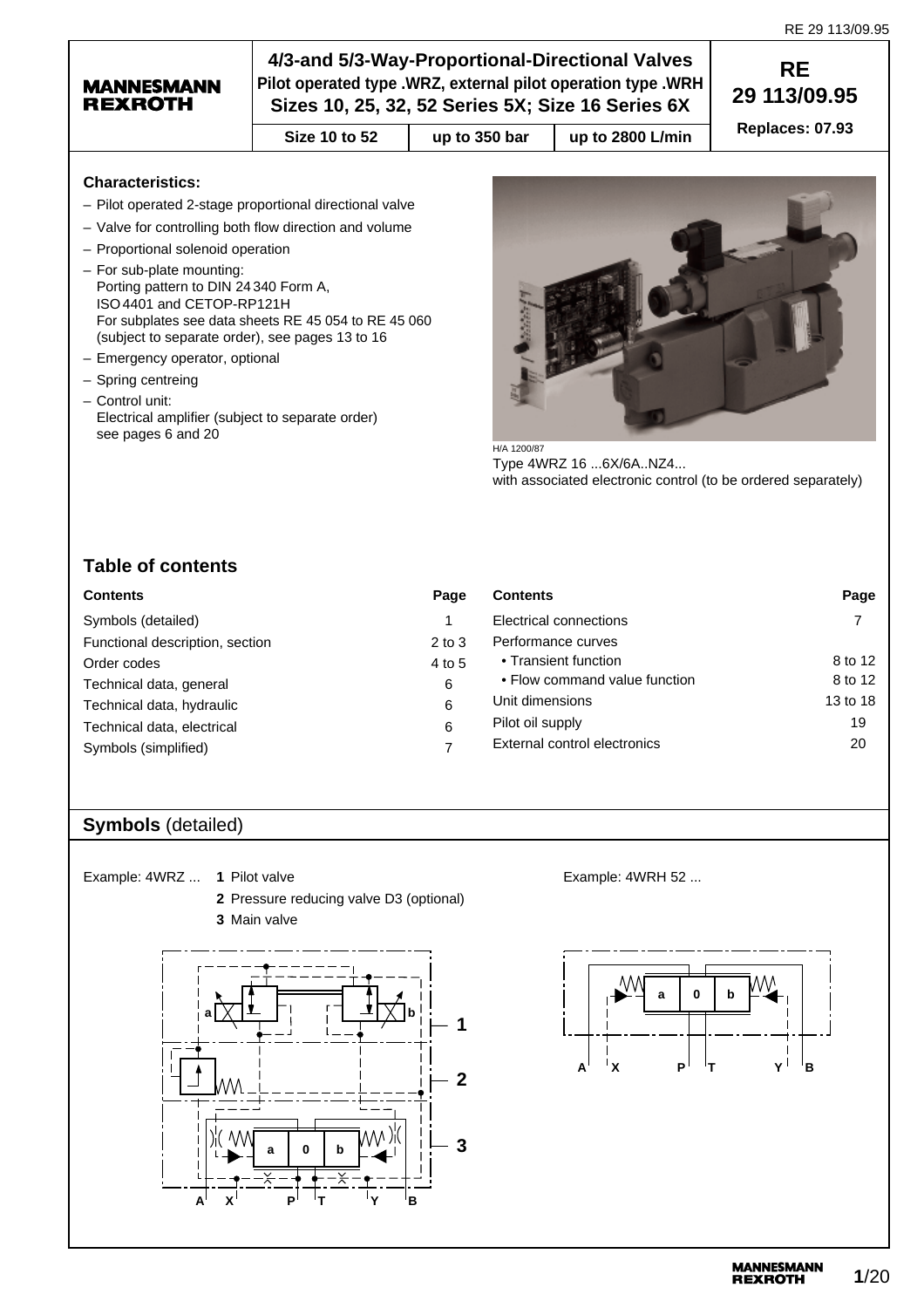## **Functional description, section**

### **Pilot valve type 3DREP 6 ...**

The pilot valve is a proportional solenoid operated 3-way pressure control valve. It is used to convert an electrical input signal into a proportional pressure output signal and is used on all 4WRZ... and 5WRZ... type valves.

The proportional solenoids are controllable DC wet pin solenoids. They convert an electrical current proportionally into mechanical force. Increasing the current intensity causes a corresponding increase in their solenoid force. The set solenoid force remains constant over the entire control stroke.

The pilot valve consists basically of housing (1), two pressure measuring spools (5; 6) and two proportional solenoids (3; 4). In the de-energised condition the control spool (2) is held in the centre position by the return springs. The control spool (2) is directly operated by the proportional solenoids (3 or 4). If solenoid "a" (3) is energised, its force acts via the pressure measuring spool (5) on the control spool (2) and pushes it to the right, thereby allowing pressure fluid to flow from P to B. The pressure which is building up in port B acts via the radial drillings in the control spool (2) on the pressure measuring spools (6).

The resulting pressure force acts against the solenoid and pushes the control spool (2) towards its closing position until the two forces are again in balance.The pressure measuring spool (6) supports itself on the pin of solenoid "b" (4).

At this point the connection from P to B is closed, the pressure in service port B is held constant. A reduction in the solenoid force leads to an excess in force on the control spool (2). This causes the spool to move to the left.

The pressure fluid can flow via the connection from B to T and the pressure reduces accordingly.

Again, force balancing means holding the pressure constant, however, now at the lower level.

In the neutral position - proportional solenoids de-energised the connections A and T are open, allowing the pressure fluid to flow unhindered back to the reservoir.

At the same time the connection P to A and P to B is closed.

**Note on bleeding the valves** (Bleed screws at Pos. 7 and 8) see page 3.

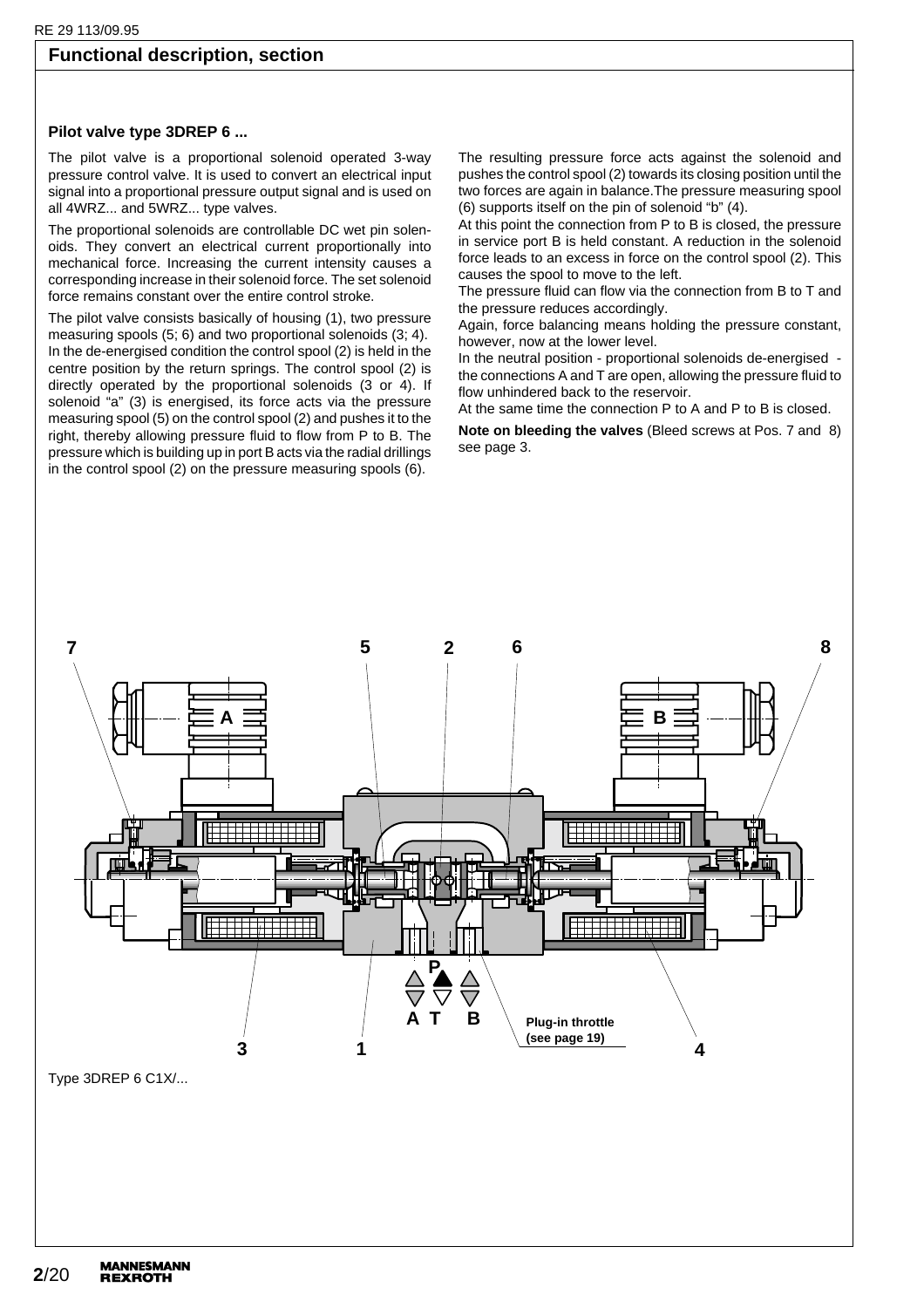## **Functional description, section**

## **Pilot operated proportional directional valve Types 4WRZ and 5WRZ...**

Valve types WRZ... are pilot operated 4-way valves operated by means of proportional solenoids. They control the direction and flow rate of hydraulic fluid.

These valves consist basically of the pilot valve (9) with its two proportional solenoids (1 and 6), the main valve (12) together with the main spool (14) and centering spring (15).

In the non-operated condition the centering spring (15) holds the main spool (14) in the centre position. If "b" (6) is energised, it moves the control spool (2) to the right. Pilot oil is then either fed "internally" from line P or "externally" via port X into the pressure chamber (13) via the pilot valve (9) and moves the main spool (14) a distance proportional to the strength of the electric current. The throttling grooves in the main spool (14) open progressively with increasing current, thus controlling the flow of hydraulic fluid to the actuator ports.

When the solenoid current is switched off the control spool (2) and also the main spool (14) are returned to their neutral position, regardless of the control pressure. An emergency hand operator (10 and 11, optional) permits movement of the pilot spool (2) without energising the solenoid.

Size 52 sub-plate mounting 5-way valves are fitted with an additional "R" port. Depending on the spool position, fluid flows from P to A and B to T or P to B and A to R.

### **Note!**

In order to achieve the optimum functioning of the valve, the valve must be bled at the commissioning stage:

- Supply pressure to valve,
- remove screws at 7 and 8,
- and top up with hydraulic fluid as required,

when no further bubbles exit screw in items 7 and 8. In order to prevent the tank line from emptying under adverse conditions, a back pressure valve should be fitted. (back pressure approx. 2 bar).



# **Proportional directional valves with external pilot operation**

## **Types 4WRH... and 5WRH...**

Type WRH... are pilot operated proportional directional valves for external operation via pressure control valves. Proportional directional valves type WRH... (Fig. 3) consist basically of a housing (16) with spool (14) centering spring (15), together with an interconnecting plate (17). The interconnecting plate (17) connects pilot connection A with port T(Y) and pilot connection B with port P(X).

The application of pilot pressure at port X moves the spool (14) into switching position P to B, A to T (R). The movement of the main spool (14) and thus the opening of the control ports is proportional to the pilot pressure present. The pilot pressure at port Y moves the spool (14) into switching positions P to A and B to T.

**The pilot pressure at the main stage must not exceed 25 bar (16 bar for size 52)!**



Type 5WRH 52 …-5X/...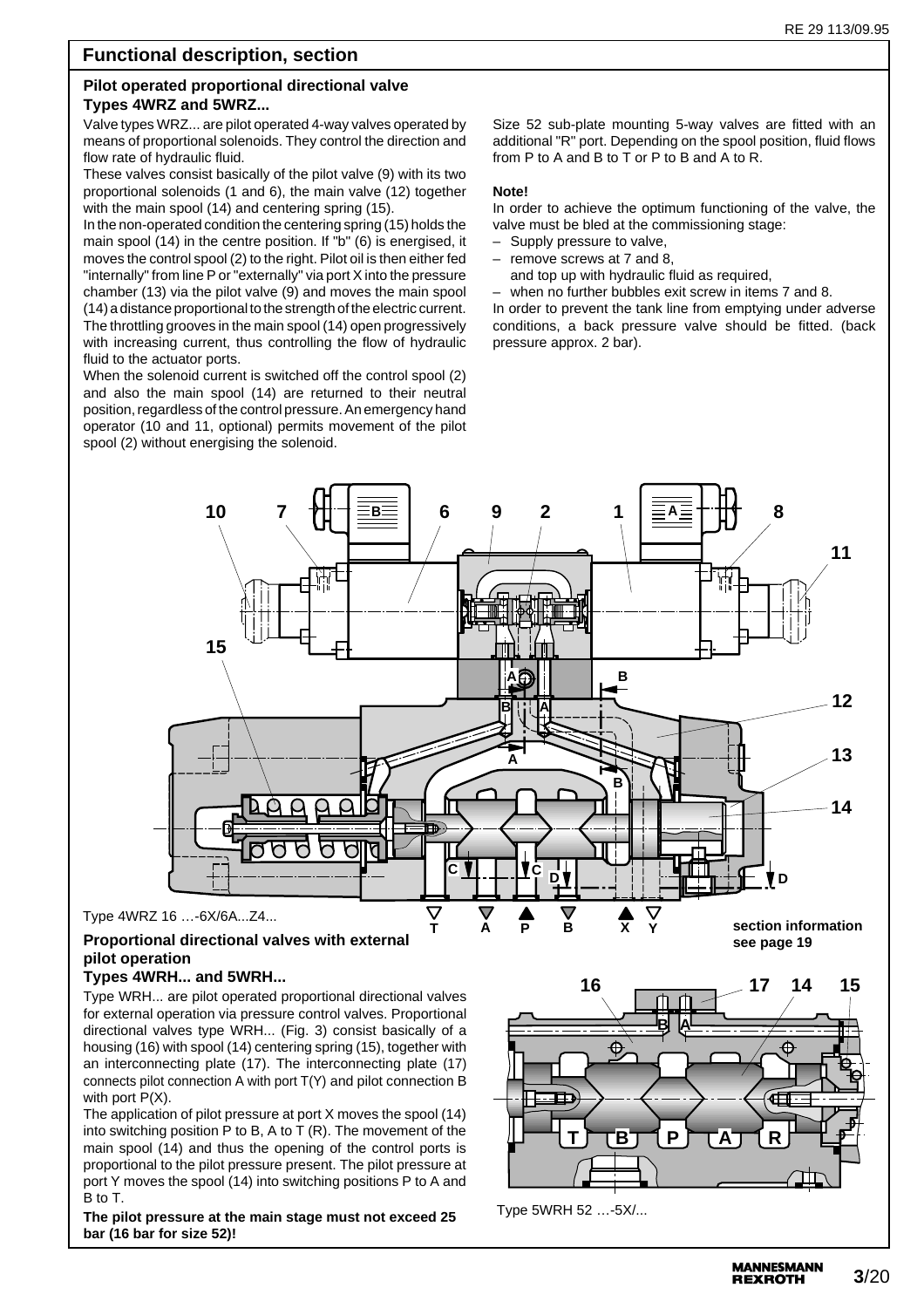| Ordering codes for 4WRZ and 4WRH; size 10 up to 32 subplate mounting; size 52 flange connections                                                                                                                                                                                                |                                       |  |                                                   |                       |                  |                                                                                                                                                             |     |                          |                                           |        |                               |       |                                                                                                                                       |                                                                                                                                                                                                                                                                                                                                                                                                  |
|-------------------------------------------------------------------------------------------------------------------------------------------------------------------------------------------------------------------------------------------------------------------------------------------------|---------------------------------------|--|---------------------------------------------------|-----------------------|------------------|-------------------------------------------------------------------------------------------------------------------------------------------------------------|-----|--------------------------|-------------------------------------------|--------|-------------------------------|-------|---------------------------------------------------------------------------------------------------------------------------------------|--------------------------------------------------------------------------------------------------------------------------------------------------------------------------------------------------------------------------------------------------------------------------------------------------------------------------------------------------------------------------------------------------|
| 4WR                                                                                                                                                                                                                                                                                             |                                       |  |                                                   |                       |                  |                                                                                                                                                             |     |                          |                                           |        |                               | *     |                                                                                                                                       |                                                                                                                                                                                                                                                                                                                                                                                                  |
| Hydraulic<br>operation<br>= H<br>Electro-hydraulic<br>$= Z$<br>operation<br>Size 10<br>$= 10$<br>Size 16<br>$= 16$<br>Size 25<br>$= 25$<br>Size 32<br>$= 32$<br>Size 52<br>$= 52$<br><b>Symbols</b><br>в<br>$\mathbf{0}$<br>b<br>a<br>0<br>b<br>a                                               | Е<br>$E1-$<br>$E2-$<br>= Е3-          |  |                                                   |                       |                  |                                                                                                                                                             |     |                          | $Z4=$                                     | $D3 =$ | $M =$<br>$V =$<br>No code $=$ | $R =$ | No $code =$                                                                                                                           | <b>Further details</b><br>in clear text<br>$O-Ring5$<br>R-Ring<br>NBR seals,<br>suitable for mineral oil<br>(HL, HLP)to DIN 51 524<br>FPM seals,<br>suitable for phosphate<br>ester (HFD-R)<br>without pressure<br>reducing valve<br>with reducing valve<br>type ZDR 6 DP0-4X/40YM-W80 <sup>2</sup> )<br>(fixed setting)<br><b>Electrical connection</b><br>angled plug to DIN 43 650 $^{2,3}$ ) |
| 0                                                                                                                                                                                                                                                                                               | W<br>W1-<br>$W2 -$<br>= W3-<br>$= EA$ |  |                                                   |                       |                  |                                                                                                                                                             |     | $E =$<br>$ET =$<br>$T =$ | $K4=$<br>No code $=$                      |        |                               |       |                                                                                                                                       | without angled plug<br>Pilot oil feed and discharge<br>pilot oil feed external<br>pilot oil drain external<br>pilot oil feed internal<br>pilot oil drain external<br>pilot oil feed internal<br>pilot oil drain internal<br>pilot oil feed external<br>pilot oil drain internal<br>(size 52 and type 4WRH only possible<br>without code)                                                         |
| В<br>b<br>b<br>للغلبطيا<br><del>ॉरसम</del> ी                                                                                                                                                                                                                                                    | $= WA$<br>= EB                        |  |                                                   |                       | $12 =$<br>$24 =$ | No code $=$<br>$N =$<br>$N9 =$                                                                                                                              | J = | No $code =$              |                                           |        |                               |       |                                                                                                                                       | without special insulation<br>seawater resistant<br>without emergency operator<br>with emergency operator $2, 4$ )<br>with concealed emergency operator $2, 3$ )<br>Electronic control supply voltage<br>12 volt DC (on request) $2$ )<br>24 volt DC (standard design) <sup>2</sup> )                                                                                                            |
| With symbols E1- and W1-:<br>P to A:<br>$q_{V \text{ max}}$ B to T: $q_{V}/2$<br>P to B:<br>$q_{\text{V}}/2$ A to T: $q_{\text{V}}$ <sub>max</sub>                                                                                                                                              |                                       |  | $F =$<br>$5X =$<br>$6X =$                         | $6A =$<br>No code $=$ |                  |                                                                                                                                                             |     |                          |                                           |        |                               |       |                                                                                                                                       | pilot valve size $62$ )<br>with wet pin DC solenoids<br>for subplate mounting<br>for flange mounting (size 52 only)<br>series 50 to 59 (sizes 10, 25, 32, 52)<br>(50 to 59: externally interchangeable)<br>series 60 to 69 (size 16 only)<br>(60 to 69: externally interchangeable)                                                                                                              |
| With symbols E2- and W2-:<br>P to A:<br>$q_{\text{V}}/2$ B to T: $q_{\text{V max}}$<br>P to B:<br>$q_{V \text{max}}$ A to T: $q_{V}/2$<br>With symbols E3- and W3-:<br>P to A:<br>$q_{V \text{ max}}$ B to T:<br>$q_{\rm V}$ /2 A to T:<br>$P$ to $B$ :<br>(Regenerative circuit, base of spool | closed<br>$q_{V \text{ max}}$         |  | $25 =$<br>$50 =$<br>$100 =$<br>$220 =$<br>$360 =$ |                       |                  | $85 = 1$<br>$150 = 1$<br>$325 = 1$<br>$520 = 1$<br>$1000 = 1$                                                                                               |     |                          |                                           |        |                               |       |                                                                                                                                       | Nominal flow in L/min with a10 bar valve pressure drop<br>for size 10<br>for size 16<br>for size 25<br>for size 32<br>for size 52<br><sup>1</sup> ) E2- and W2- possible only with max. flow $q_{v \text{ max}}$                                                                                                                                                                                 |
| at port A)<br>Note: With spools W, W1, W2-,<br>W3-, WA, and WB in their neutral<br>position, there is a connection from<br>A to T and B to T with an opening<br>of less than 3% of the relevant<br>cross section<br>Valve types which are marked in grey are readily available!                 |                                       |  |                                                   |                       |                  | <sup>2</sup> ) Omitted for 4WRH and 4WRZ without pilot valve.<br>$5$ ) Size 16 is only available with R-rings.<br>Special electrical insulation on request! |     |                          | result in uncontrolled machine movements. |        |                               |       | <sup>3</sup> ) Cannot be supplied in seawater resistant design "J".<br>$4)$ Note: Accidental activation of the emergency operator can |                                                                                                                                                                                                                                                                                                                                                                                                  |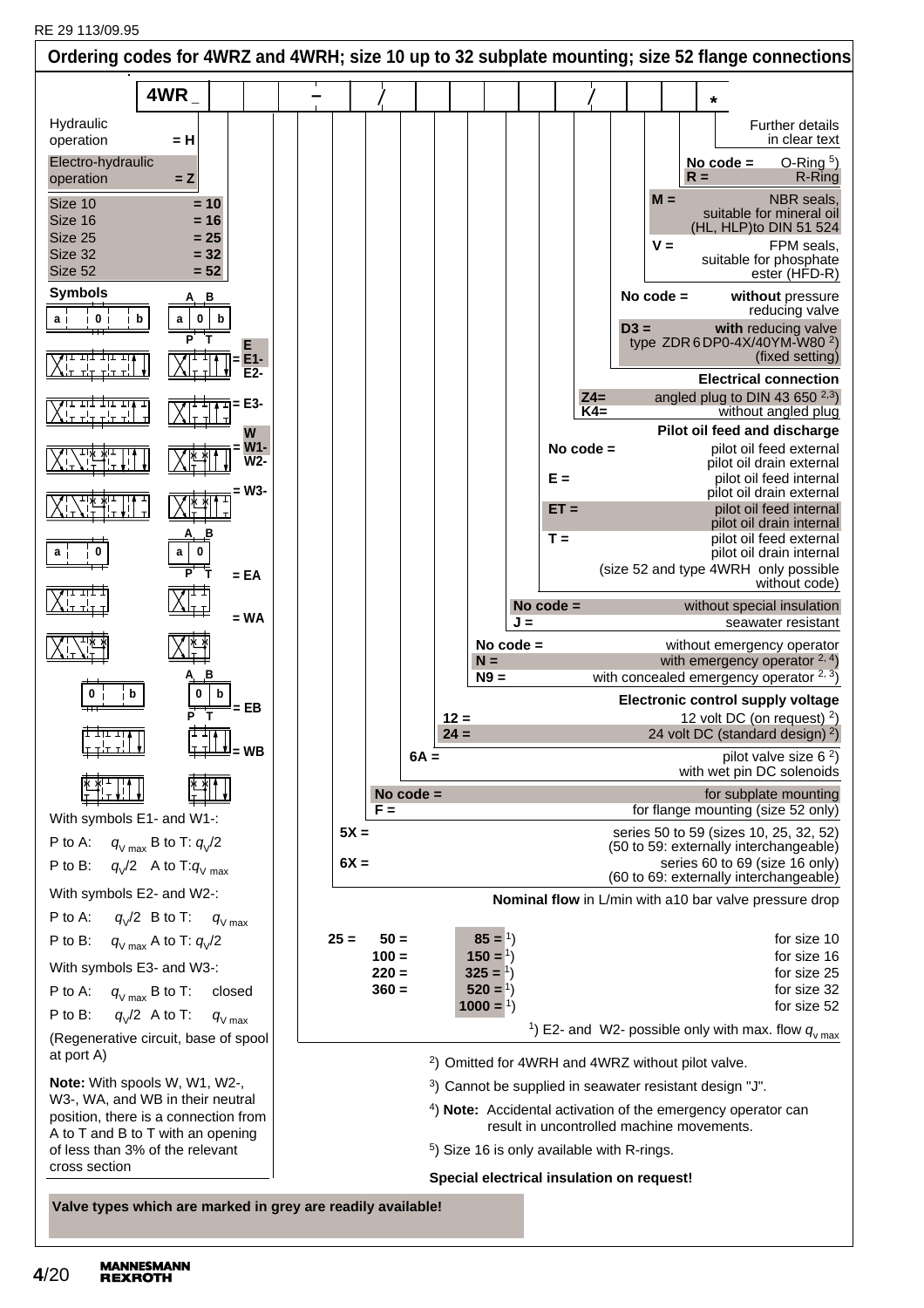# **Order codes 5WRZ 52 and 5WRH 52; subplate mounting**

|                                                                                                                                                                                           | 5WR                     | $52 -$           |                                         |        |                                                                     |        |             |             |             |             | $\star$ |                                                                                                                       |
|-------------------------------------------------------------------------------------------------------------------------------------------------------------------------------------------|-------------------------|------------------|-----------------------------------------|--------|---------------------------------------------------------------------|--------|-------------|-------------|-------------|-------------|---------|-----------------------------------------------------------------------------------------------------------------------|
| Hydraulic<br>operation<br>Electro-hydraulic                                                                                                                                               | $= H$                   |                  |                                         |        |                                                                     |        |             |             |             | $No code =$ |         | <b>Further details</b><br>in clear text<br>O-Ring                                                                     |
| operation<br>Size 52                                                                                                                                                                      | $= 2$                   | $= 52$           |                                         |        |                                                                     |        |             |             | $M =$       | $R =$       |         | R-Ring<br><b>NBR</b> seals.                                                                                           |
| <b>Symbols</b>                                                                                                                                                                            |                         |                  |                                         |        |                                                                     |        |             |             |             |             |         | suitable for mineral oil<br>(HL, HLP) to DIN 51 524                                                                   |
| 0<br>b<br>a                                                                                                                                                                               | <b>RPT</b>              |                  |                                         |        |                                                                     |        |             |             | $V =$       |             |         | FPM seals,<br>suitable for phosphate<br>ester (HFD-R)                                                                 |
| <u>ת דוד דוד ד</u>                                                                                                                                                                        |                         | $E1 -$<br>$E2 -$ |                                         |        |                                                                     |        |             |             | No $code =$ |             |         | without pressure<br>reducing valve                                                                                    |
| <b>गा</b> गां गां गे∤ ग                                                                                                                                                                   |                         | $=$ E3-          |                                         |        |                                                                     |        |             |             |             |             |         | $D3 =$ with pressure reducing valve<br>type ZDR 6DP0-4X/40YM-W80 <sup>1</sup> )<br>(fixed setting)                    |
|                                                                                                                                                                                           |                         | W1-<br>$W2-$     |                                         |        |                                                                     |        |             | $Z4=$       |             |             |         | <b>Electrical connection</b><br>angled plug to DIN 43 650 $^{1,2}$ )                                                  |
|                                                                                                                                                                                           |                         | = W3-            |                                         |        |                                                                     |        |             | $K4=$       |             |             |         | without angled plug                                                                                                   |
| b<br>a                                                                                                                                                                                    | 0                       |                  |                                         |        |                                                                     |        | $J =$       | No code $=$ |             |             |         | without special insulation<br>seawater resistant                                                                      |
|                                                                                                                                                                                           | $\overrightarrow{R}$ PT | $= EA$           |                                         |        |                                                                     | $N =$  | No code $=$ |             |             |             |         | without emergency operator<br>with emergency operator $1,3$ )                                                         |
|                                                                                                                                                                                           |                         |                  |                                         |        |                                                                     | $N9 =$ |             |             |             |             |         | with concealed emergency operator $1,2$ )<br>Electronic control supply voltage                                        |
|                                                                                                                                                                                           |                         | $= WA$           |                                         |        | $12 =$<br>$24 =$                                                    |        |             |             |             |             |         | 12 volt DC (on request) $1$ )<br>24 volt DC (standard design) 1)                                                      |
| b                                                                                                                                                                                         | $\Omega$                |                  |                                         |        | $6A =$                                                              |        |             |             |             |             |         | pilot valve size $61$ ) with wet pin DC solenoid                                                                      |
|                                                                                                                                                                                           | <b>RPT</b>              | $=$ EB           |                                         | $5X =$ |                                                                     |        |             |             |             |             |         | series 50 to 59<br>(50 to 59: externally interchangeable)                                                             |
|                                                                                                                                                                                           |                         | WB               | $1000 =$                                |        |                                                                     |        |             |             |             |             |         | Flow at 10 bar valve pressure drop<br>1000 L/min                                                                      |
| With symbols E1- and W1-:                                                                                                                                                                 |                         |                  |                                         |        | <sup>1</sup> ) Omitted on 5WRH and 5WRZ without pilot valve.        |        |             |             |             |             |         |                                                                                                                       |
| P to A:<br>$q_{v}$ = 1000 L/min                                                                                                                                                           | B to T:                 |                  | $q_v = 500$ L/min                       |        | <sup>2</sup> ) Cannot be supplied in seawater resistant design "J". |        |             |             |             |             |         |                                                                                                                       |
| $q_v = 500$ L/min<br>P to B:<br>With symbols E2- and W2-:                                                                                                                                 | A to R:                 |                  | $q_v = 1000$ L/min                      |        |                                                                     |        |             |             |             |             |         | <sup>3</sup> ) Note: Accidental activation of the emergency operator<br>may result in uncontrolled machine movements. |
| P to A:<br>$q_v = 500$ L/min<br>$q_v$ = 1000 L/min<br>P to B:                                                                                                                             | B to T:<br>A to R:      |                  | $q_v = 1000$ L/min<br>$q_v = 500$ L/min |        | Special electrical insulation on request!                           |        |             |             |             |             |         |                                                                                                                       |
| With symbols E3- and W3-:                                                                                                                                                                 |                         |                  |                                         |        |                                                                     |        |             |             |             |             |         |                                                                                                                       |
| P to A:<br>$q_{v}$ = 1000 L/min<br>$q_v = 500$ L/min<br>P to B:                                                                                                                           | B to T:<br>A to R:      | closed           | $q_v = 1000$ L/min                      |        |                                                                     |        |             |             |             |             |         |                                                                                                                       |
| (Regenerative circuit, base of spool at port A)                                                                                                                                           |                         |                  |                                         |        |                                                                     |        |             |             |             |             |         |                                                                                                                       |
| Note:<br>- Pilot oil feed and discharge only possible enternally                                                                                                                          |                         |                  |                                         |        |                                                                     |        |             |             |             |             |         |                                                                                                                       |
| - With spools W, W1, W2-, W3-, WA, and WB in their<br>neutral position, there is a connection from A to T and B to<br>T with an opening of less than 3% of the relevant cross<br>section. |                         |                  |                                         |        |                                                                     |        |             |             |             |             |         |                                                                                                                       |
| Valve types which are marked in grey are readily available!                                                                                                                               |                         |                  |                                         |        |                                                                     |        |             |             |             |             |         |                                                                                                                       |

**MANNESMANN<br>REXROTH**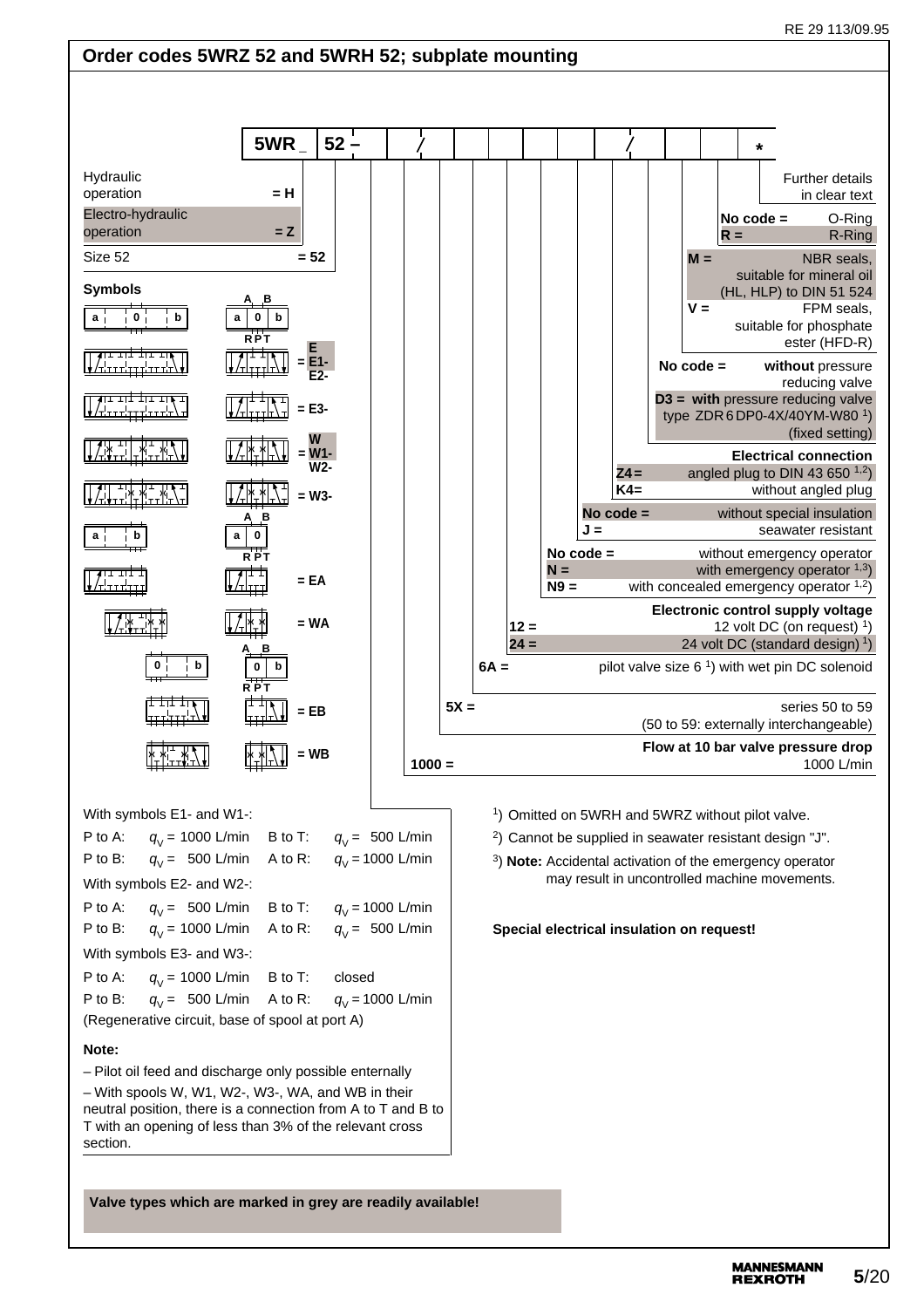**General** Installation position **optional** optional, preferably horizontal (for comissioning guidelines see RE 07 800) Ambient temperature  $\circ$   $\circ$   $\circ$   $\circ$   $\circ$   $\circ$   $\circ$  + 50 Weight Spool symbol | E, E1-, E2-, E3-, W, W1-, W2-, W3- | EA, WA, EB, WB Size 10 kg | 7,8 7,4 Size 16 kg | 13,4 12,7 Size 25 kg | 18,2 17,5 Size 32 kg | 42,2 41,8 Size 52 kg 79,5 and 78,5 for flange connection  $\overline{Size 52}$  kg  $\overline{77.5}$   $\overline{76.5}$  76.5 **Hydraulic** (measured at  $v = 41$  mm<sup>2</sup>/s and  $t = 50$  °C) **Size 10 Size 16 Size 25 Size 32 Size 52** Operating pressure – Pilot valve. Pilot oil feed external bar bar and bar 30 to 100 20 to 100 20 to 100 Pilot oil feed internal bar – bar – bar – bar – bar – bar – bar – bar – bar – bar – bar – bar – bar – bar – bar – bar – bar – bar – bar – bar – bar – bar – bar – bar – bar – bar – bar – bar – bar – bar – bar – bar – bar – bar  $\vert$  100 to 315 only with "D3" – Main valve bar up to 315 up to 350 up to 350 up to 350 up to 350 Return line pressure – Port T (port R) bar | up to 315 | up to 250 | up to 250 | up to 150 | up to 250 (Pilot oil drain external) – Port T bar up to 30 up to 30 up to 30 up to 30 – (Pilot oil drain internal) – Port Y bar up to 30 up to 30 up to 30 up to 30 up to 30 Pilot oil volume cm3 1,7 4,6 10 26,5 54,3 for spool movement  $0 \rightarrow 100 \%$ Pilot oil flow at ports X and Y L/min 3,5 5,5 7 15,9 7 at stepped input signals  $0 \rightarrow 100 \%$ Flow through main valve  $L/min \mid up$  to 170 | up to 460 | up to 1600 | up to 1600 | up to 2800 Degree of fluid contamination Maxiumum permissible degree of contamination of the fluid is to NAS 1638, class 7 (pilot stage) and class 9 (main stage) We, therefore, recommend a filter with a minimum retention rate of  $B<sub>5</sub> \ge 75$  for the pilot stage; and  $B<sub>15</sub> \ge 75$  for the main stage Hydraulic fluid **Mineral oil (HL, HLP)** to DIN 51 524 Phosphate ester (HFD-R) Hydraulic fluid temperature range  $\begin{vmatrix} \cdot & \cdot & \cdot \\ \cdot & \cdot & \cdot \\ \cdot & \cdot & \cdot \end{vmatrix}$  – 20 to +70 Viscosity range mm<sup>2</sup>/s 20 to 380 Hysteresis  $\%$   $\leq 6$ Repetitive accuracy  $\begin{array}{ccc} 8 & 1 \leq 3 \\ 1 & 3 \end{array}$ **Electrical** Type of voltage  $\Box$ Nominal current,  $-$  at 12 V mA 1300 per proportional solenoid  $-$  at 24 V mA  $\vert$  700 Pilot current mA  $\leq 20$ Coil resistance – value when cold at 20 °C  $\Omega$  19,5 (24 V) 5,4 (12 V) – max. value when hot  $\Omega$  28.8 (24 V) 7.9 (12 V) Coil temperature  $\circ$  C to + 150 Duty **Duty** Continuous Electrical connection Plug connection to DIN 43 650/2-pin. + PE/Pg11 Type of insulation to DIN 40 050 **Electronic control** (to separate order) – Amplifier in Eurocard format  $\vert$  VT 3000 (see page 20 and data sheet RE 29 935) VT 3006 (see data sheet RE 29 926) VT 3024 (see data sheet RE 29 934)  $-$  Amplifier in modular design  $\vert$  VT 11 013 (see data sheet RE 29 738) **Technical data** (For applications outside these parameters, please consult us!)

RE 29 113/09.95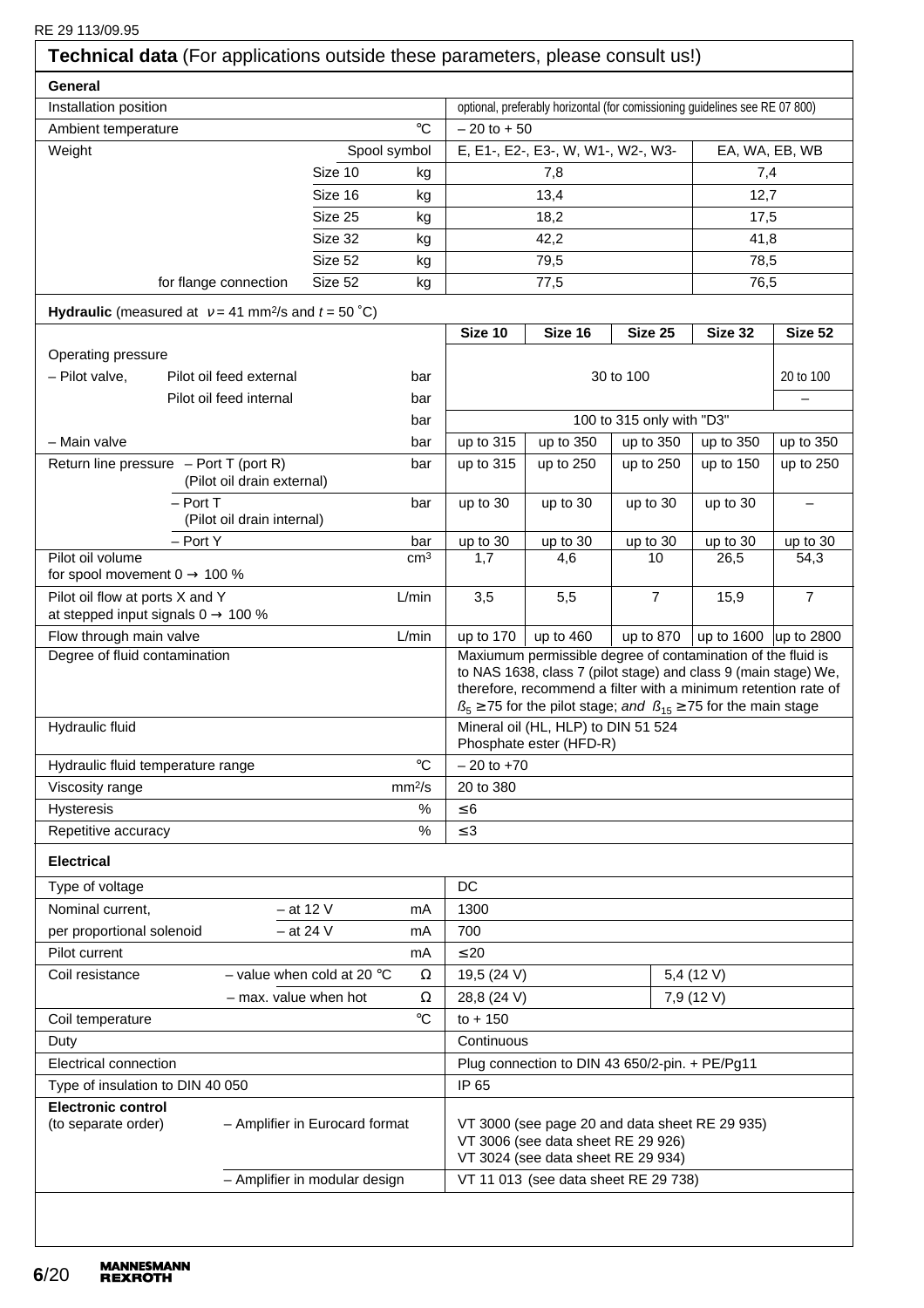# **Symbols** (simplified)

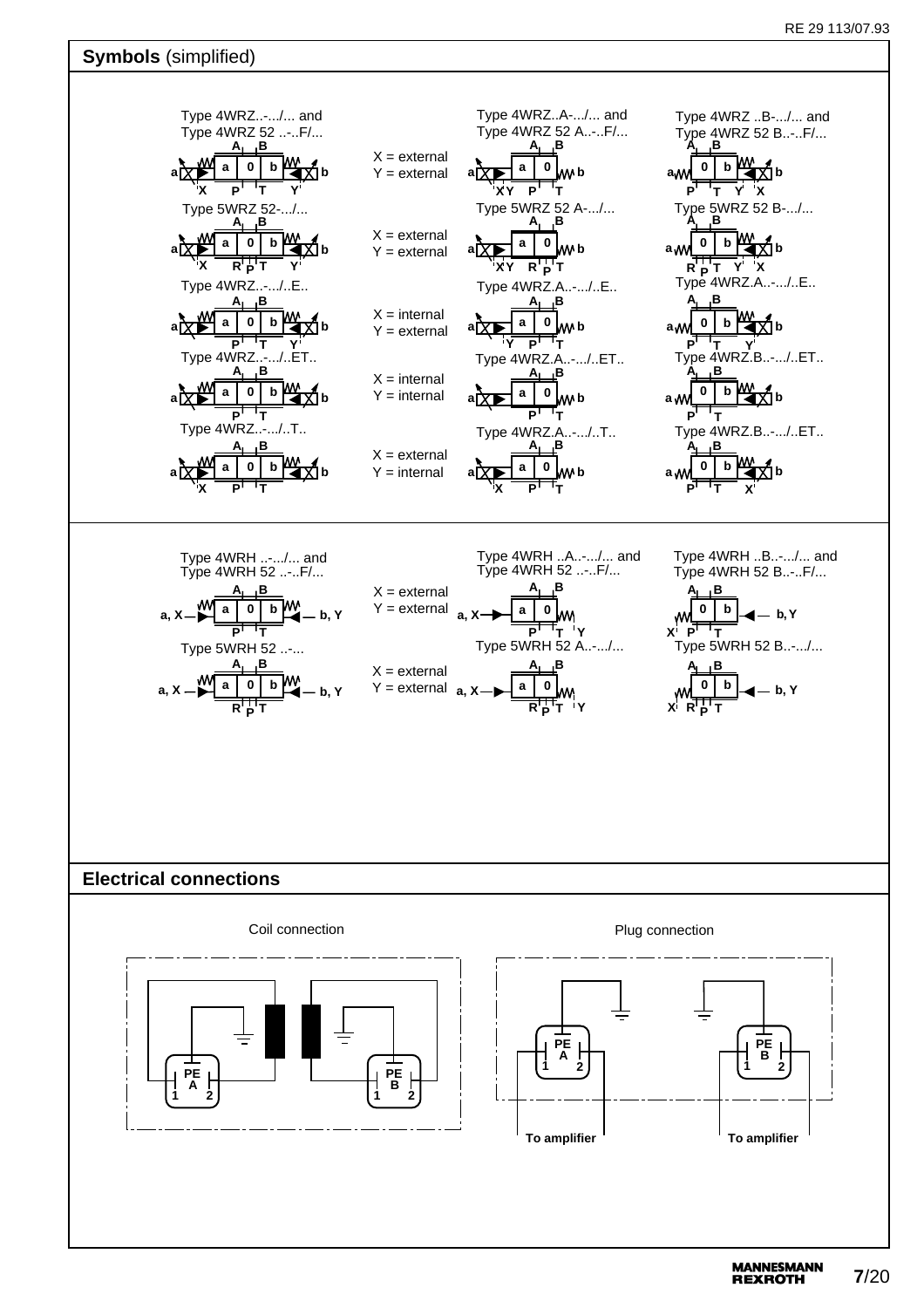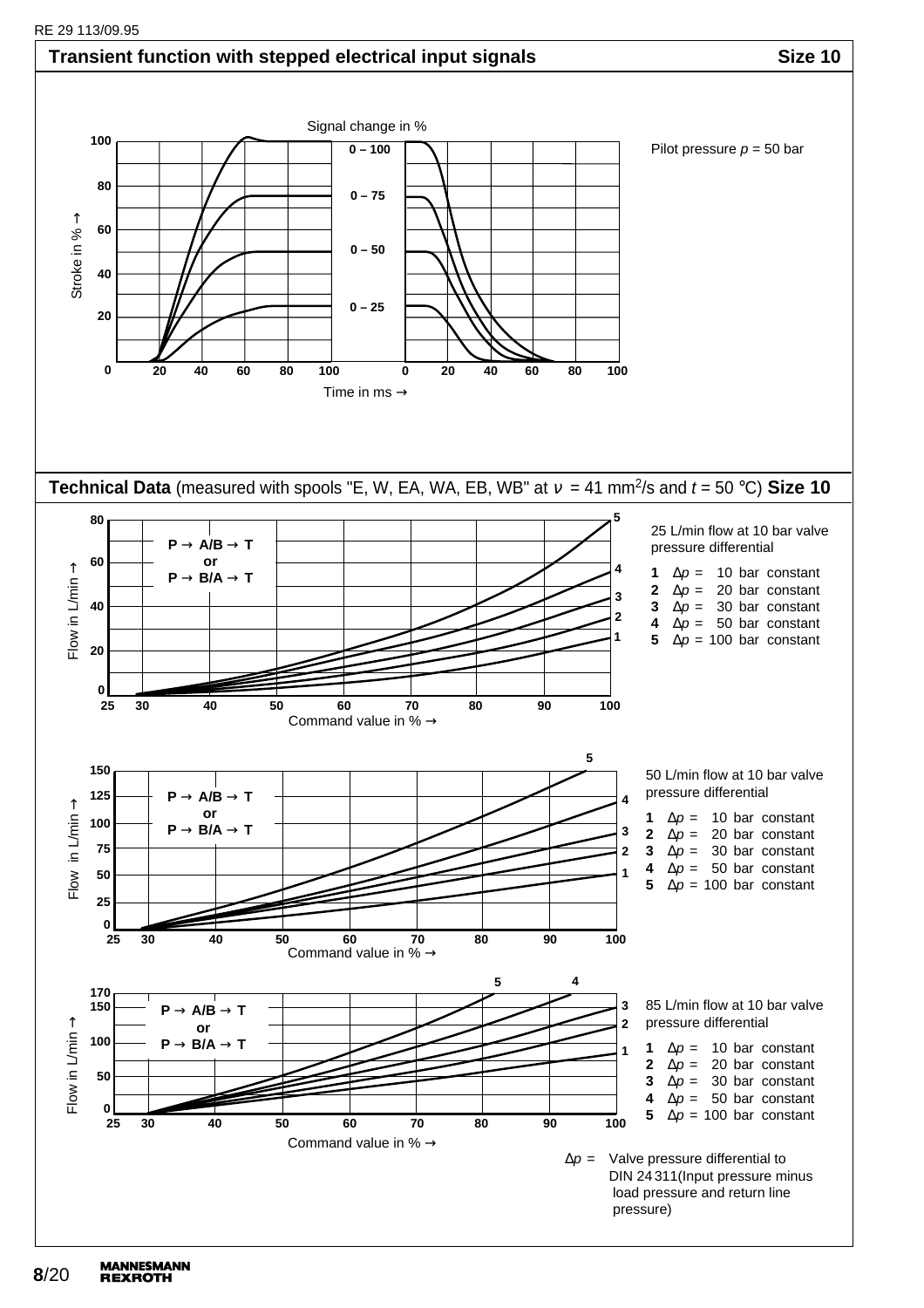RE 29 113/09.95 29 113/04.93



**MANNESMANN 9**/20 **REXROTH**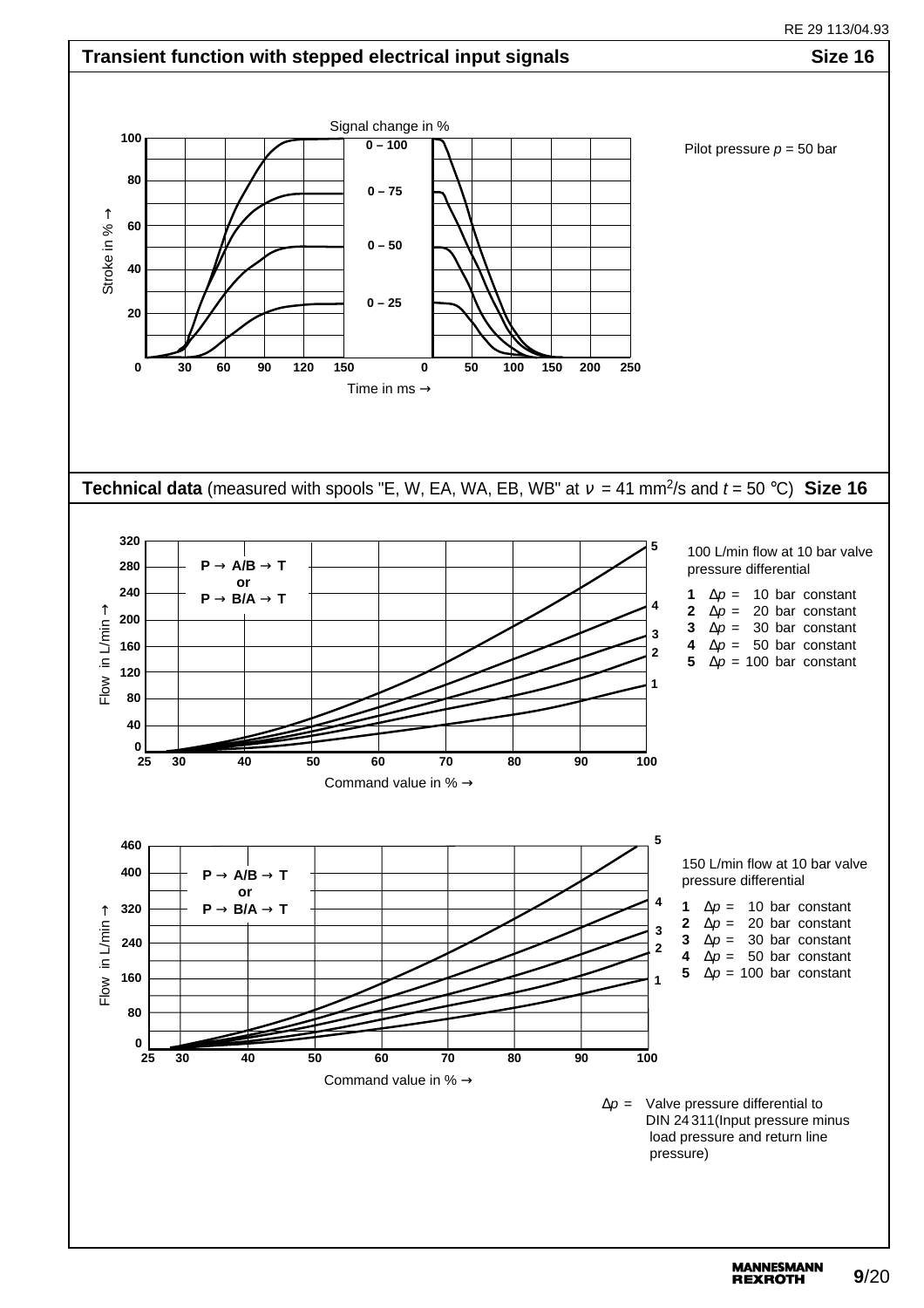#### **Transient function with stepped electrical input signals Size 25 Size 25** Signal change in % **100**  $0 - 100$ Pilot pressure  $p = 50$  bar **80 0 – 75** ↑ **60** Stroke in % **0 – 50 40 0 – 25 20 0 30 60 90 120 150 0 30 60 90 120 150** Time in ms  $\rightarrow$ **Technical data** (measured with spools "E, W, EA, WA, EB, WB" at  $v = 41$  mm<sup>2</sup>/s and  $t = 50$  °C) Size 25 220 L/min flow at 10 bar valve **800** pressure differential **5 P** → **A/B** → **T 700 1**  $\Delta p = 10$  bar constant **or 600 2**  $\Delta p = 20$  bar constant **P** → **B/A** → **T** ↑ **3**  $\Delta p = 30$  bar constant **4 500** Flow in L/min **4**  $\Delta p = 50$  bar constant **400 5**  $\Delta p = 100$  bar constant **3 2 300 1 200 100**  $\frac{0}{25}$ **25 30 40 50 60 70 80 90 100** Command value in %  $\rightarrow$ **5 870** 325 L/min flow at 10 bar valve **800 P** → **A/B** → **T** pressure differential **or 700 1**  $\Delta p = 10$  bar constant  $P \rightarrow B/A \rightarrow T$ **4 2**  $\Delta p = 20$  bar constant **600** →**3**  $\Delta p = 30$  bar constant **3** Flow in L/min Flow in L/min **500 4**  $\Delta p = 50$  bar constant **2 5**  $\Delta p = 100$  bar constant **400 1 300 200 100 0 25 30 40 50 60 70 80 90 100** Command value in %  $\rightarrow$  $\Delta p =$  Valve pressure differential to DIN 24 311(Input pressure minus load pressure and return line pressure)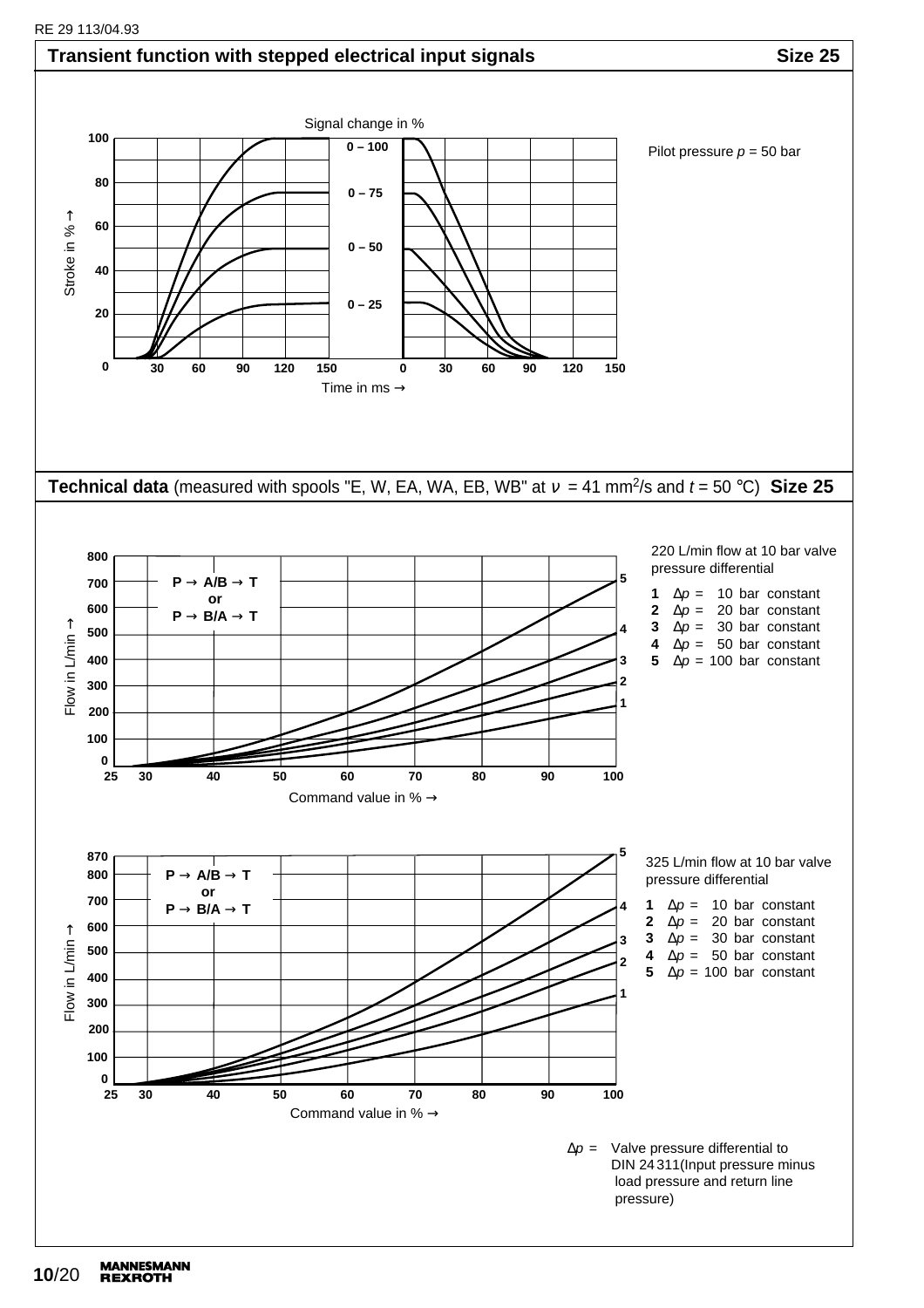RE 29 113/09.95 RE 29 113/04.93

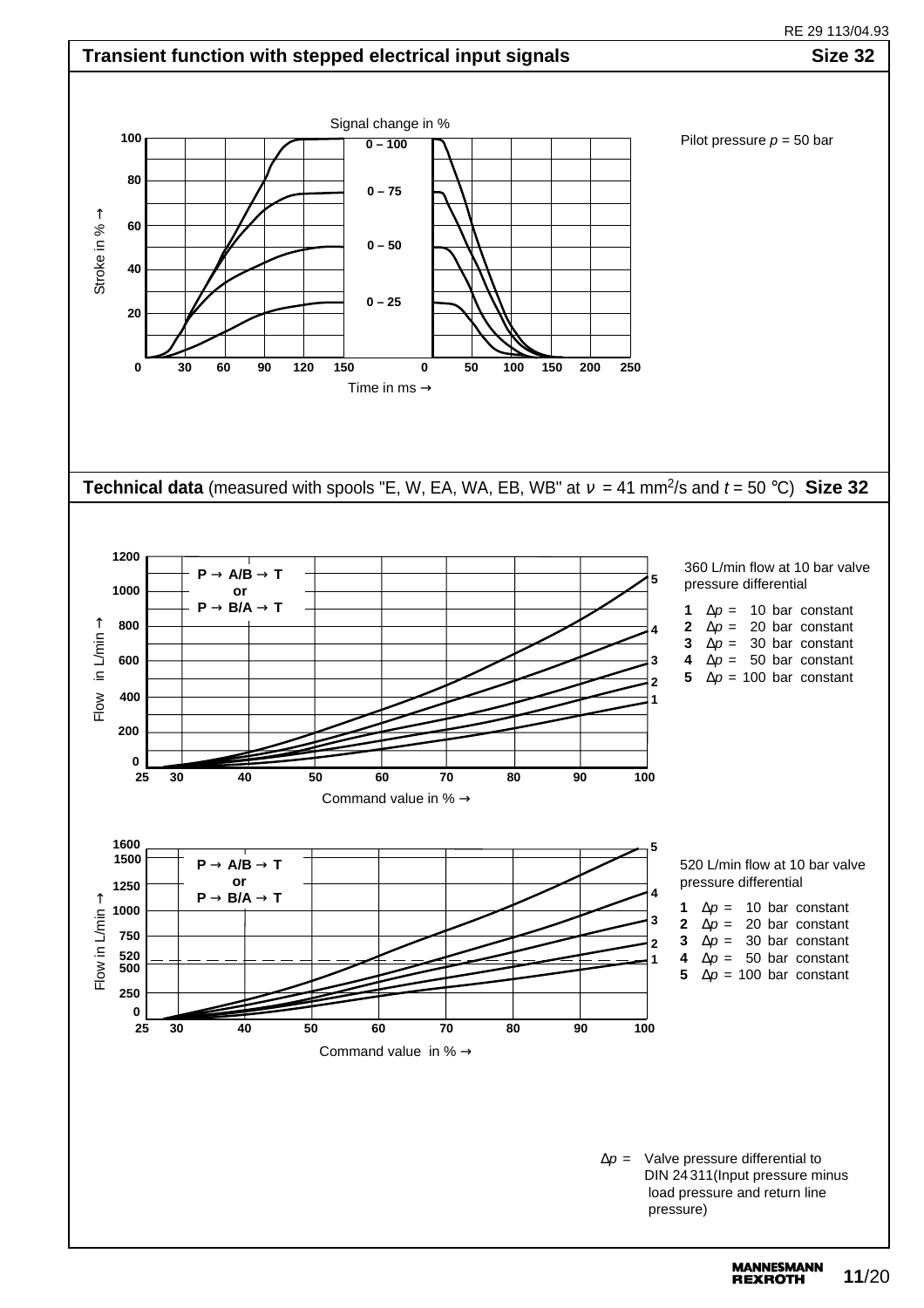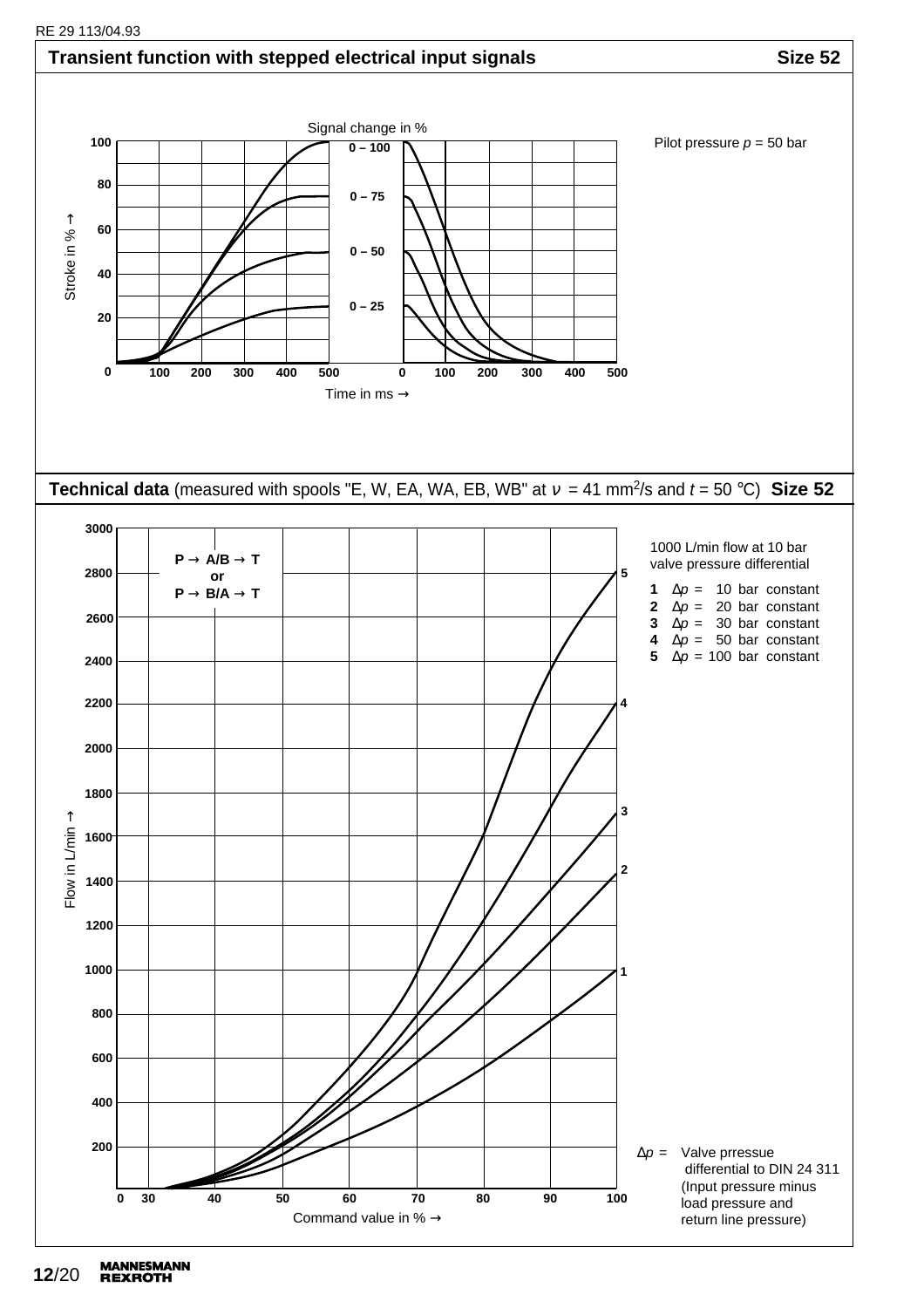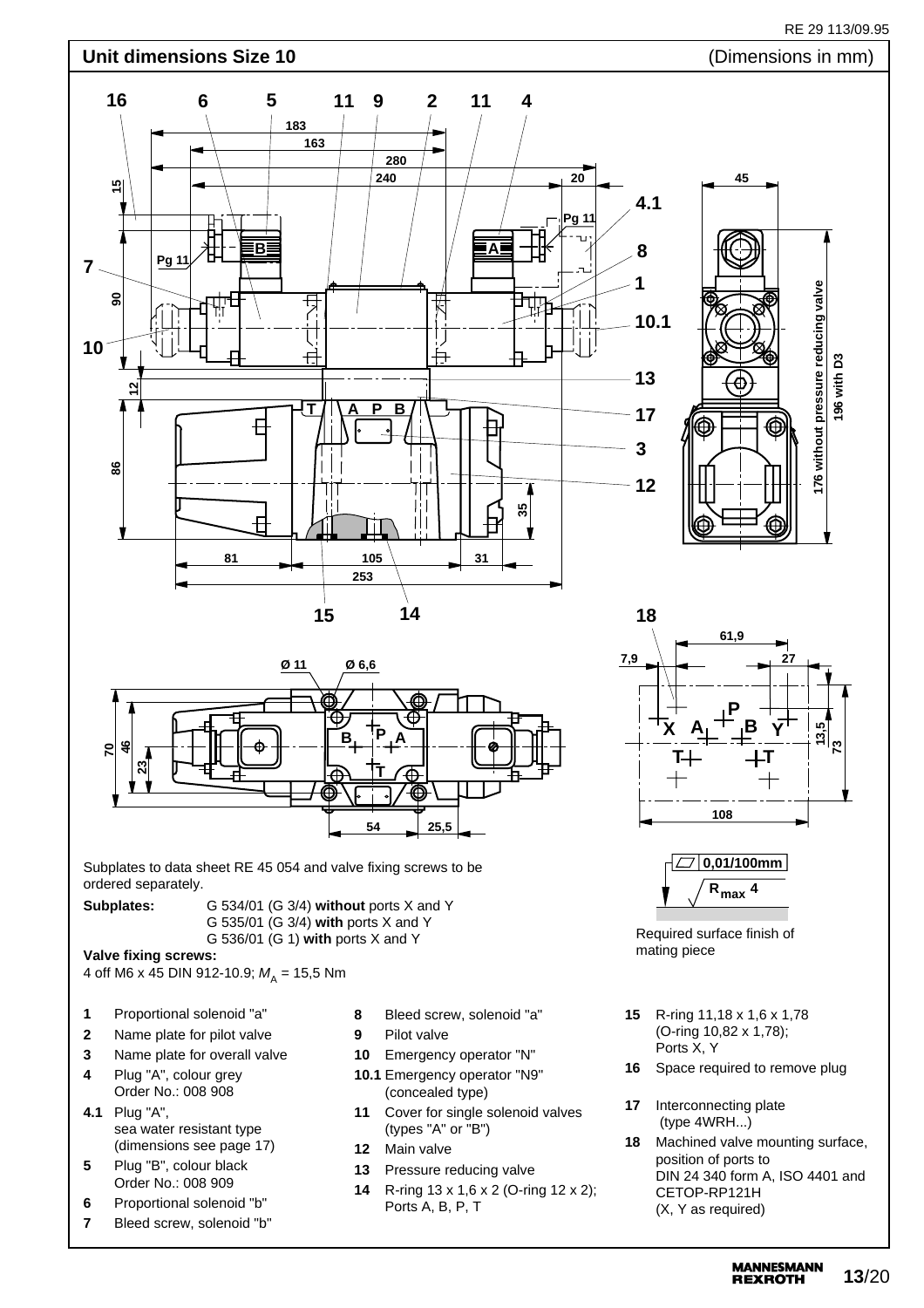

- **3** Name plate for overall valve **4** Plug "A", colour grey
- Order No.: 008 908 **4.1** Plug "A",
- sea water resistant type (dimensions see page 17)
- **5** Plug "B", colour black Order No.: 008 909
- **6** Proportional solenoid "b"
- **7** Bleed screw, solenoid "b"
- **10** Emergency operator "N"
- **10.1** Emergency operator "N9" (concealed type)
- **11** Cover for single solenoid valves (types "A" oder "B")
- **12** Main valve
- **13** Pressure reducing valve
- **14** R-ring 22,53 x 2,3 x 2,62; Ports A, B, P, T
- **17** Interconnecting plate (type 4WRH...)
- **18** Machined valve mounting surface, position of ports to DIN 24 340 form A, ISO 4401 and CETOP-RP121H
- **19** Locating pin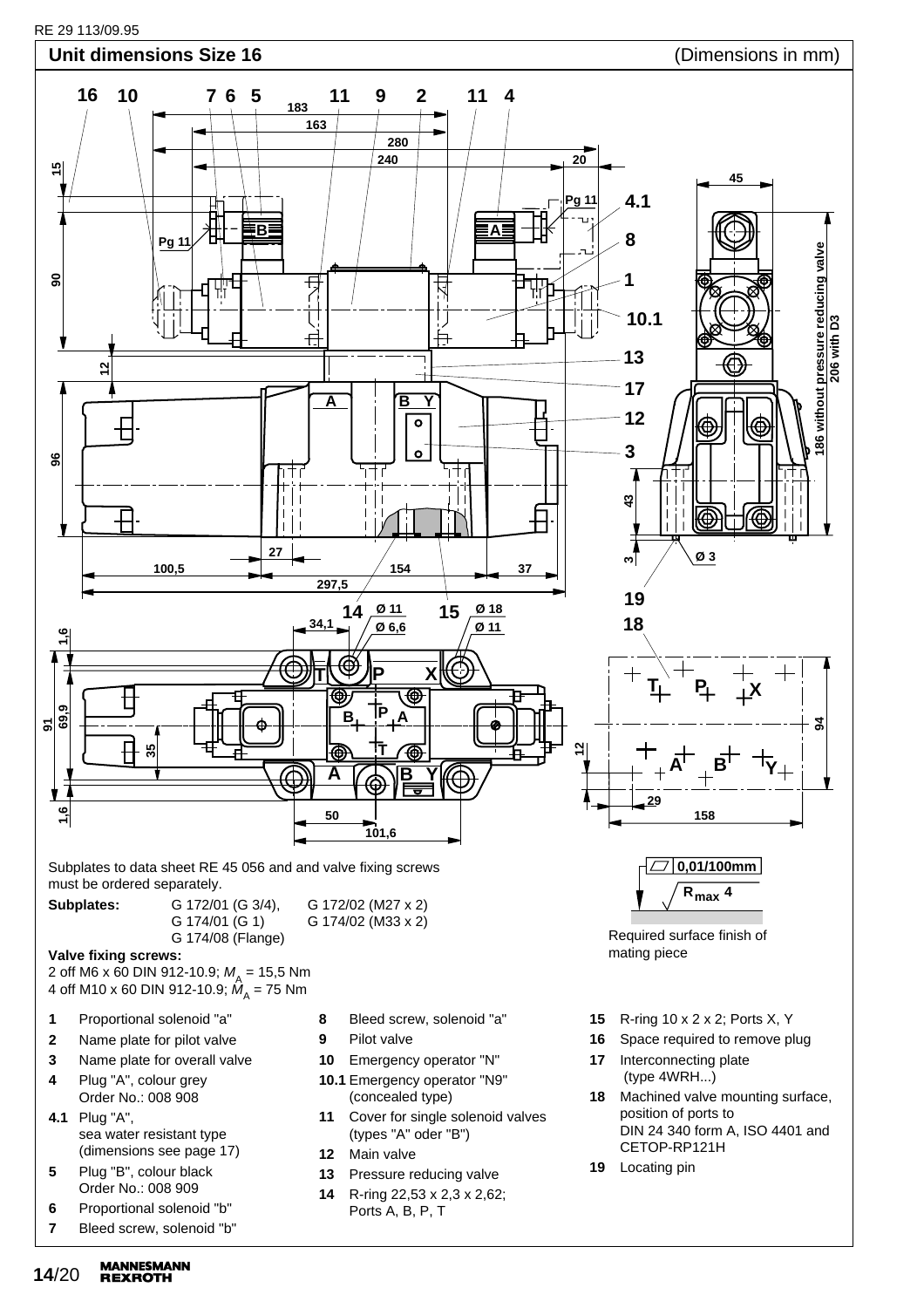

**MANNESMANN 15**/20 **REXROTH**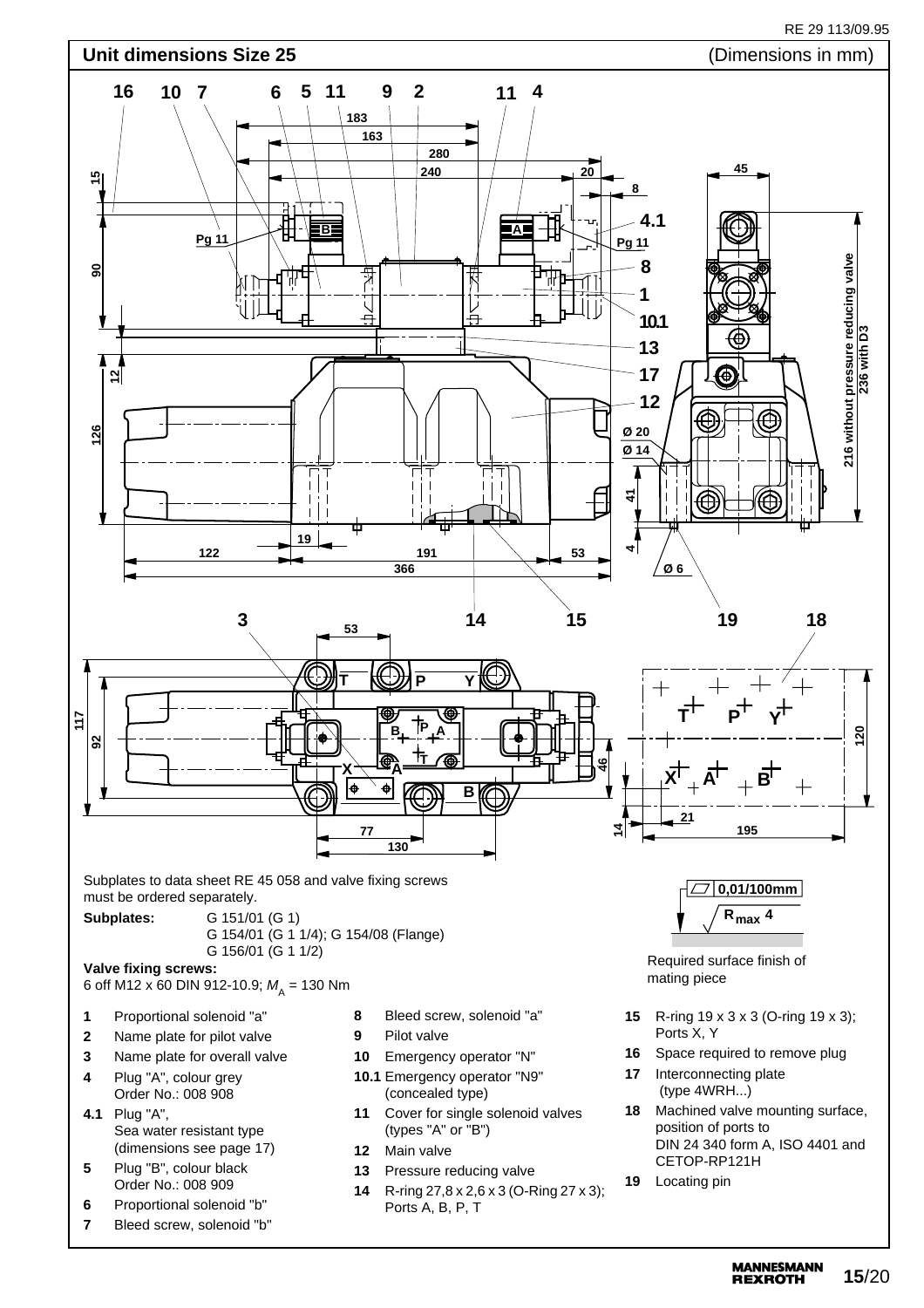

- **4** Plug "A", colour grey Order No.: 008 908
- **4.1** Plug "A", Sea water resistant type (dimensions see page 17)
- **5** Plug "B", colour black Order No.: 008 909
- **6** Proportional solenoid "b"
- **7** Bleed screw, solenoid "b"
- **8** Bleed screw, solenoid "a"
- **MANNESMANN 16**/20 **REXROTH**
- (concealed type)
- **10.2** Emergency operator "N" (sea water resistant type)
- **11** Cover of singe solenoid valves (types "A" or "B")
- **12** Main valve
- **13** Pressure reducing valve
- **14** R-ring 42,5 x 3 x 3 (O-ring 42 x 3); Ports A, B, P, T
- (type 4WRH...)
- **18** Machined valve mounting plate, position of ports to DIN 24 340 form A, ISO 4401 and CETOP-RP121H
- **19** Locating pin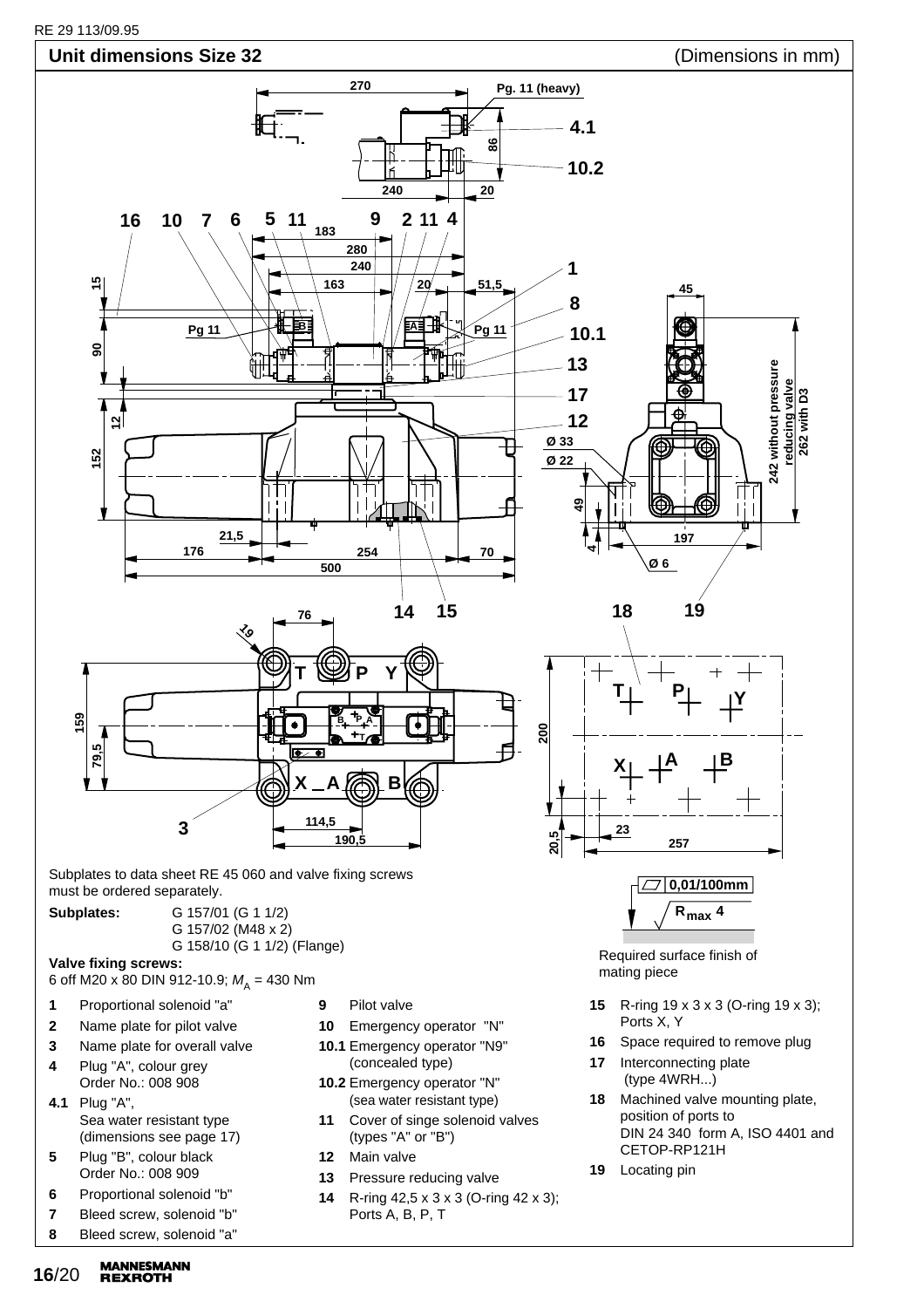## RE 29 113/09.95

# **Unit dimensions Size 52** (subplate mounting) (Dimensions in mm)

## **270 Pg. 11 (heavy) 4.1 86 10.2 11 1 1 1 1 1 11 11** 5  $\frac{163}{2}$  2 | 9 **163**  $240$   $\sqrt{20}$ **4 6 1 7** ┒ **A B 8 10 10.1** Ю € П **186 576 15 14 12 262,5 155 47,5 3 B A T A B <sup>P</sup> T** + **R**<br>
2 k + 2 2 k + R **102,5 207,5 310 Ø 46 277,5 262,5 M20 47,5 max. Ø 15 18**  $B \bigoplus A \bigoplus X$ **190 240 155**  $T \rightarrow \begin{matrix} Y_{\phi} & P & R \end{matrix}$ **140 40 35 50 25 102,5 155 207,5 0,01/100mm 260 310 R 4 max 25 360** Required surface finish of mating piece

## **Valve fixing screws**

(7 off; length is dependant on the material of the adjoining part)

M20 x 90 DIN 912-10.9;  $M_A$  = 610 Nm (for steel) or M20 x 100 DIN 912-10.9;  $\hat{M}_A$  = 610 Nm (for cast iron) must be ordered separately.



- **1** Proportional solenoid "b"
- **2** Name plate for pilot valve
- **3** Name plate for overall valve
- **4** Plug "B", colour black Order No.: 008 909
- **4.1** Electrical connection "B", (sea water resistant type)
- **5** Plug "A", colour grey Order No.: 008 908
- **6** Proportional solenoid "a"
- **7** Bleed screw, solenoid "a"
- **8** Bleed screw, solenoid "b"
- **9** Pilot valve

**190**

- **10** Emergency operator "N"
- **10.1** Emergency operator "N9" (concealed type)
- **10.2** Emergency operator "N" (sea water resistant type)
- **11** Cover for single solenoid valves (types "A" or "B")
- **12** Main valve
- **14** R-ring 54,5 x 3,53 x 3,53 (O-ring 53,57 x 3,53); Ports A, B, P, T,R
- **15** R-ring 18,64 x 3,53 x 3,53 (O-ring 18,66 x 3,53); Ports X, Y, L
- **16** Space required to remove plug
- **17** Interconnecting plate (type 4WRH...)
- **18** Machined valve mounting surface, position of ports to DIN 24 340 form A, ISO4401 and CETOP-RP 121 H
- **19** Adaptor plate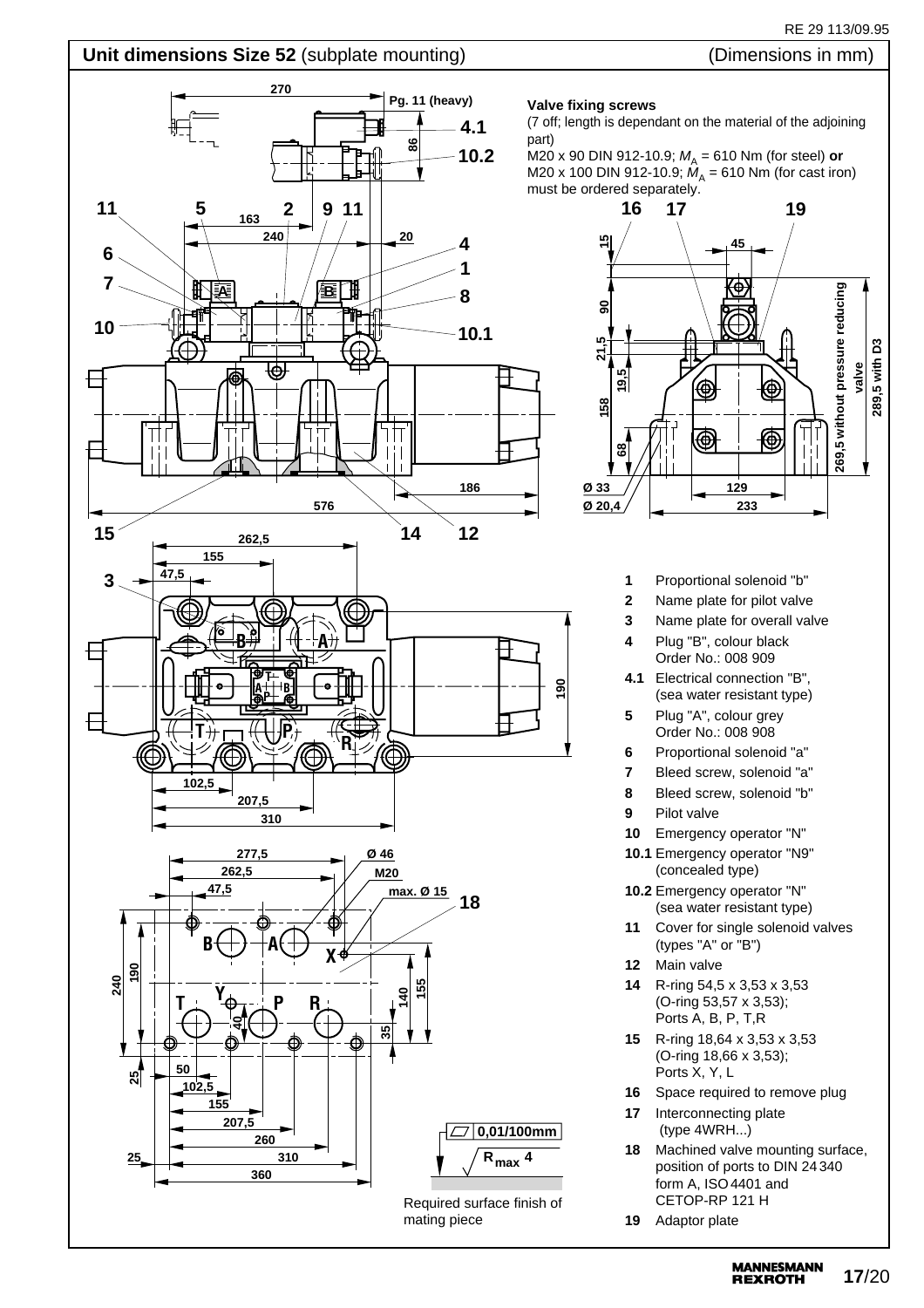



#### **Mounting flanges** to data sheet RE 45 501 and **Valve fixing screws** 4 off M12 x 70 DIN 912-10.9;  $M_A$  =130 Nm

must be ordered separately.

- **1** Proportional solenoid "b"
- **2** Name plate for pilot valve
- **3** Name plate for overall valve
- **4** Plug "B",colour black Order No.: 008 909
- **4.1** Plug "B", sea water resistant type (dimensions see page 17)
- **5** Page "A", colour grey Order No.: 008 908
- **6** Proportional solenoid "a"
- **7** Bleed screw, solenoid "a"
- **8** Bleed screw, solenoid "b"
- **9** Pilot valve
- **10** Emergency operator "N"
- **10.1** Emergency operator "N9" (concealed type)
- **10.2** Emergency operator "N" (sea water resistant type)
- **11** Cover for single solenoid valves (types "A" or "B")
- **12** Main valve
- **16** Space required to remove plugs
- **17** Interconnecting plate (type 4WRH...)
- **19** Adaptor plate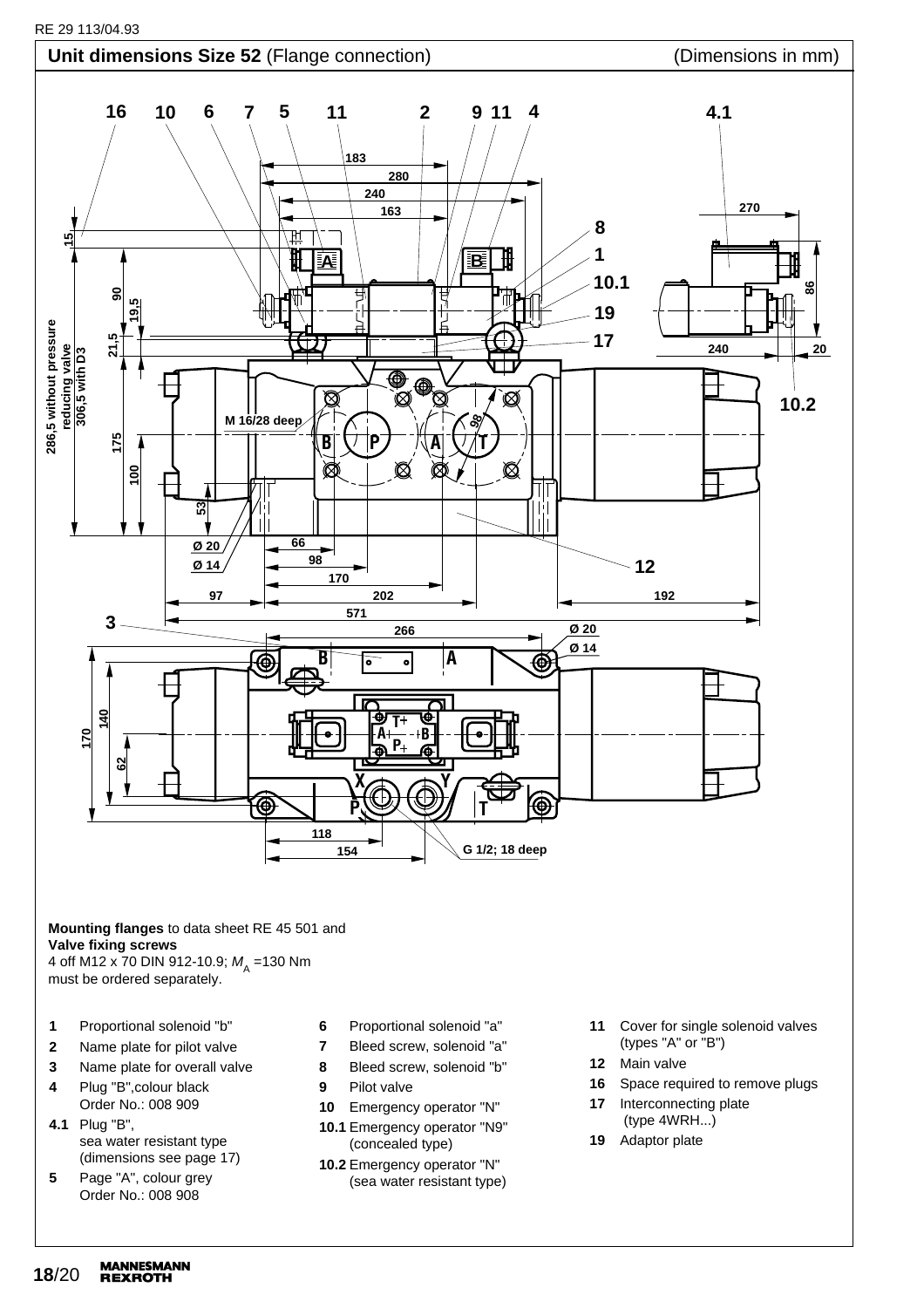